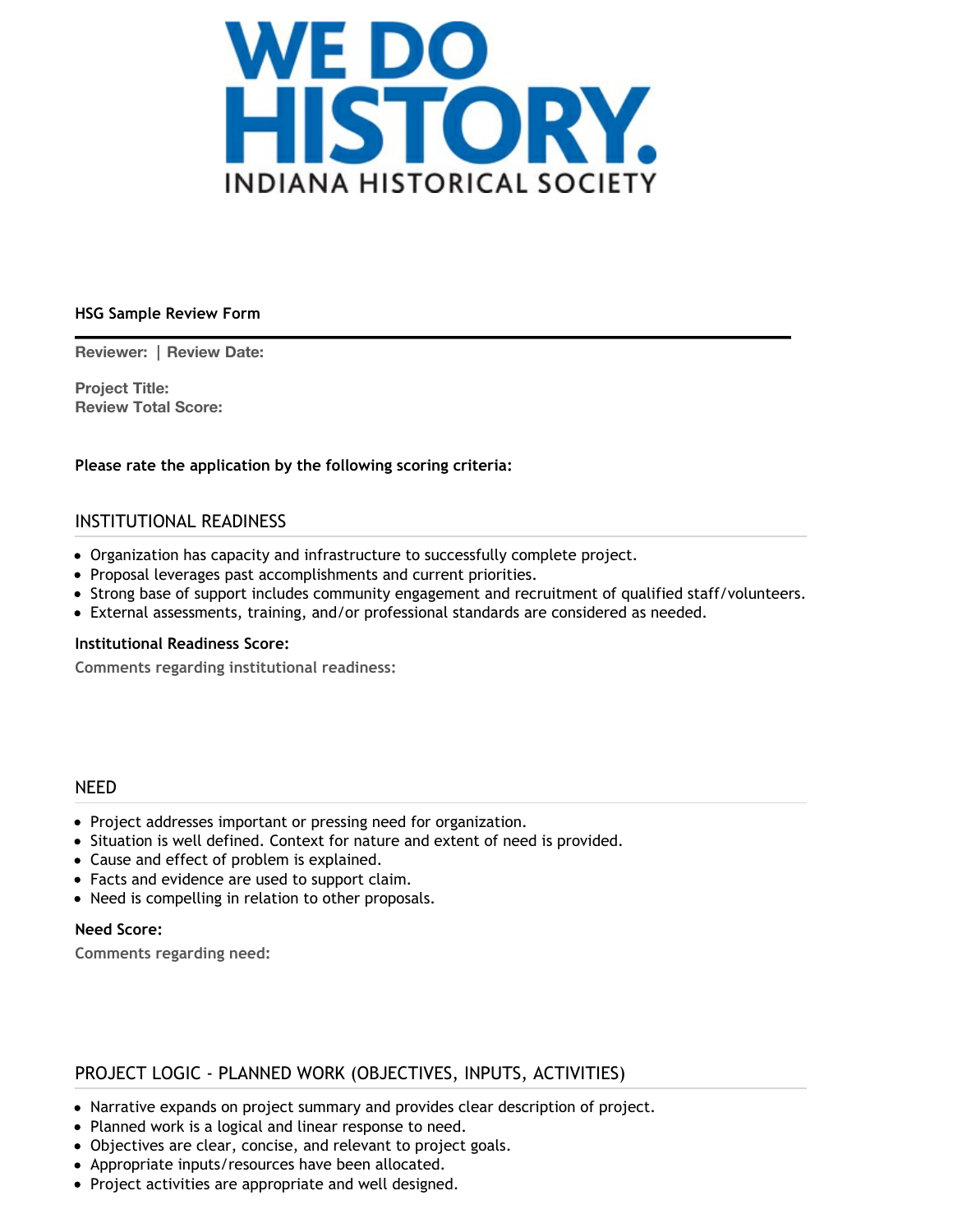**Comments regarding project logic - planned work:**

# PROJECT LOGIC - INTENDED RESULTS (OUTPUTS, OUTCOMES, IMPACT)

- Intended results are clearly defined, reasonable, and adequately address need.
- Outputs (direct products) of project are plainly identifiable.
- Outcomes address change/benefit/difference that will come from successful project completion.
- Narrative is persuasive and uses a combination of logic, credibility, and emotional appeal.

## **Project Logic - Intended Results Score:**

**Comments regarding project logic - intended results:**

### IMPLEMENTATION

- Professional standards and/or best practices are used.
- Process and plan are well developed.
- Critical steps and milestones in project are defined.
- Responsibilities of project team members are outlined.
- Deadlines and evaluative checkpoints are included.
- Partnerships and collaborations are appropriate and/or strategic.

#### **Implementation Score:**

**Comments regarding implementation:**

## EVALUATION AND SUSTAINABILITY

- Success of project will be evaluated. Systems are in place to track, evaluate, and report results
- Project fits into organization's long-term goals. Next steps and/or follow-up projects are described.
- Importance of project to institutional progress is clear.

#### **Evaluation and Sustainability Score:**

**Comments regarding evaluation and sustainability:**

## PROJECT BUDGET

- Budget is thorough, detailed, and realistic.
- Budget justification is thorough and complete.
- Budget does not include funding exclusions (indirect costs, rent/mortgage, utilities, insurance,
- salaries, wages, or benefits for permanent staff).
- Potential, requested, and/or committed funds for 15% match are included and described (grants of \$5,000 and greater only)
- Estimates from qualified vendors are included, if needed.
- Budget identifies potential overruns, contingencies, etc.

### **Project Budget Score:**

**Comments regarding project budget:**